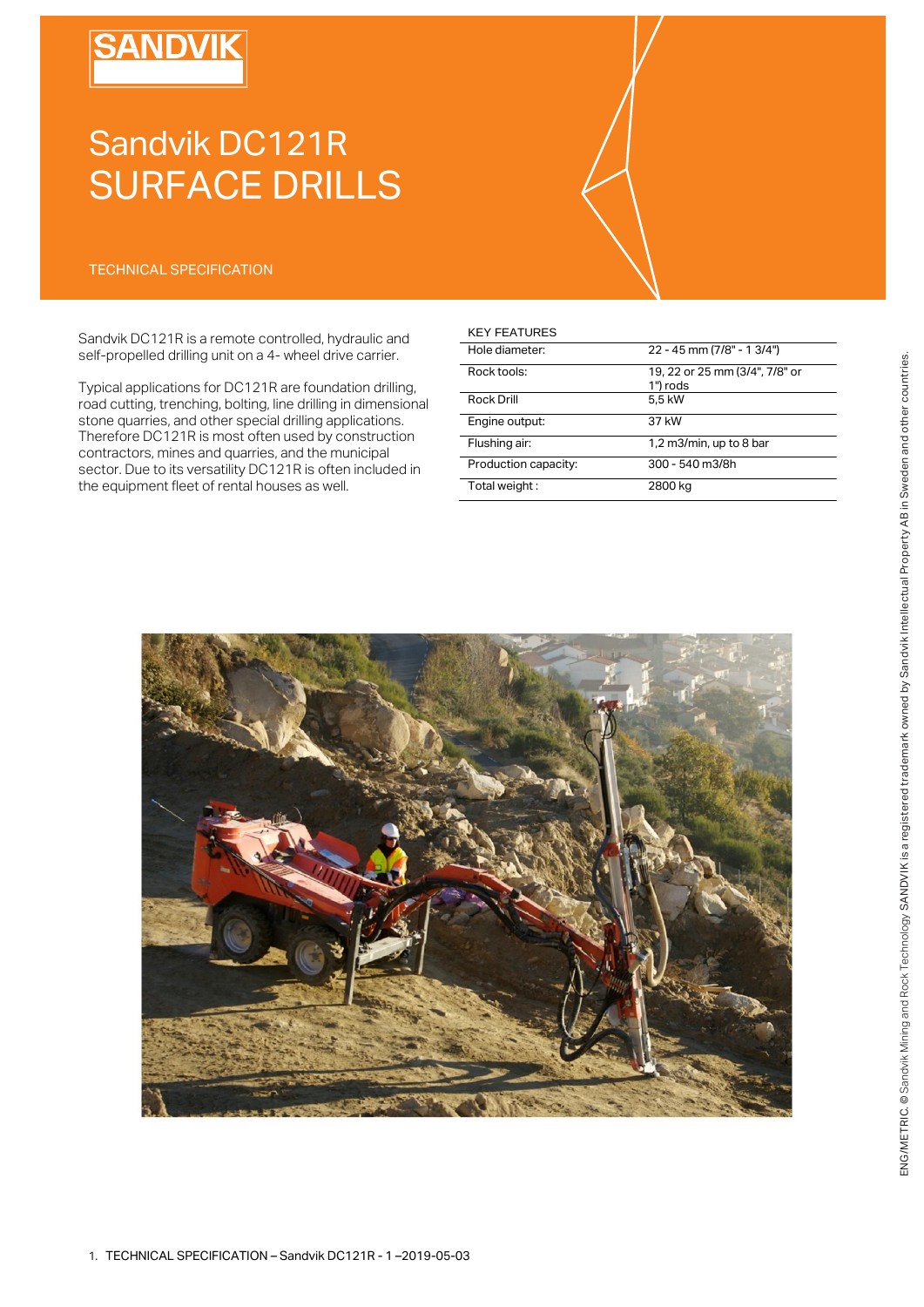| STANDARD COMPONENTS                                                                      |
|------------------------------------------------------------------------------------------|
| 1 pc Rock drill RD106, hydraulic                                                         |
| 1 pc Chain feed CF 100 x 32, incl. one set of jaws                                       |
| 1 pc Rod rack on the carrier                                                             |
| 1 pc Boom DB 120, articulated                                                            |
| 1 pc Carrier, rubber-tyred                                                               |
| 1 pc Power pack, diesel driven, hydraulic pumps and on-board                             |
| compressor                                                                               |
| 1 pc Hydraulic system, open center                                                       |
| 1 pc Control system TA132E, with radio remote control for boom<br>movements and drilling |
| 1 pc Dust collection system DC 120 H, hydraulic                                          |
| 4 pcs Working lights                                                                     |
| 4 pcs Hydraulic jacks                                                                    |
| 1 Set Manuals, paper copy                                                                |
| 1 Set Manuals, USB memory                                                                |
| EU-safety devices                                                                        |

| THE JAWS FOR DRILL STEELS |                    |                        |  |  |
|---------------------------|--------------------|------------------------|--|--|
| DRILL STEEL TYPE          | <b>DRILL STEEL</b> | <b>RECOMMENDED</b>     |  |  |
|                           | <b>DIAMETER</b>    | <b>HOLE DIAMETER</b>   |  |  |
| Hexagonal steels          | 19 mm 3/4"         | 22 - 27 mm 7/8" - 1    |  |  |
|                           |                    | 1/16"                  |  |  |
| Hexagonal steels          | 22 mm 7/8"         | 28 - 45 mm 1 7/64"     |  |  |
|                           |                    | - 1 3/4"               |  |  |
| Hexagonal steels          | 25 mm 1"           | 35 - 45 mm 1 3/8" -    |  |  |
|                           |                    | 13/4"                  |  |  |
| MF rods                   | R <sub>23</sub>    | $33 - 45$ mm 1 $5/16"$ |  |  |
|                           |                    | $-13/4"$               |  |  |
| Shank                     | R <sub>23</sub>    | 33 - 45 mm 1 5/16"     |  |  |
| adaptor/Shank rod         |                    | $-1.3/4"$              |  |  |
| Shank rod Alpha           | 25 mm 1"           | 35 - 45 mm 1 3/8" -    |  |  |
| 250                       |                    | 13/4"                  |  |  |
|                           |                    |                        |  |  |

| SELECTION OF OPTIONS                                          |
|---------------------------------------------------------------|
| Spirit level angle indicator                                  |
| TIM 1402 feed angle measuring system                          |
| TIM 1403 feed angle and depth measuring system                |
| TIM 1404 feed angle measuring and aligning system             |
| Kit for alternative steels, each                              |
| Biogradeable hydraulic oil                                    |
| Central lubrication system Lincoln                            |
| Chain tracks                                                  |
| Electric fuel filling pump                                    |
| Hydraulic winch                                               |
| Manual fuel filling pump                                      |
| Electric heater for engine 230 V                              |
| Exhaust gas purifier                                          |
| Shut down of suction for water holes                          |
| Water flushing kit without water pump                         |
| Water pump for water flushing kit                             |
| <b>Grinder Dynaset</b>                                        |
| Grinder Sandvik RG100H                                        |
| Spare radio remote transmitter                                |
| Extra manuals, price will be added according to pricing sheet |
| First service kit for DC120                                   |
| Tools for RD106, field kit (not include punches)              |
| Punches for RD106, workshop kit                               |
| Service agreement - select level from extra item              |